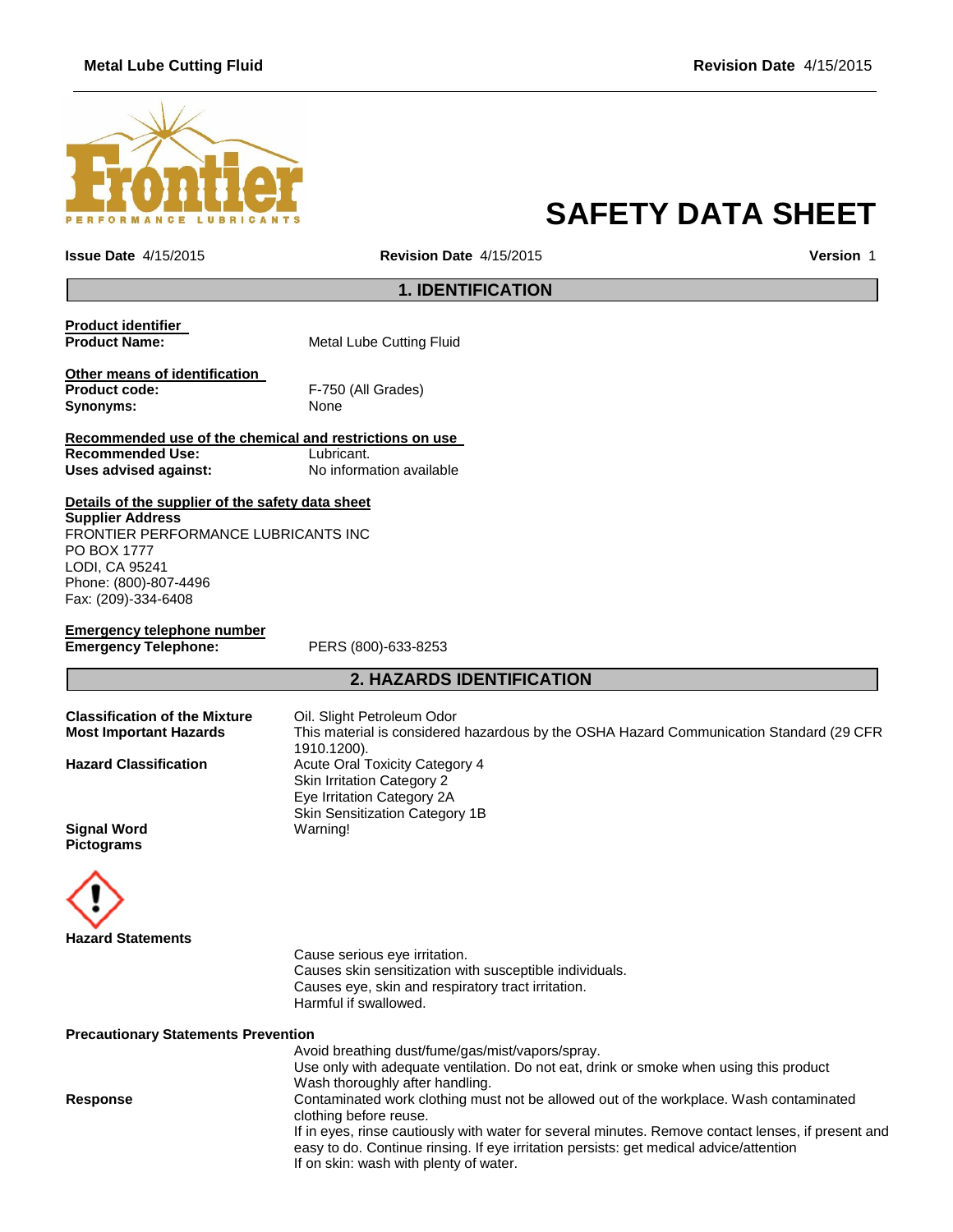| <b>Storage</b>                                   | If swallowed, call a poison center/doctor if you feel unwell<br>Keep container tightly closed. Store in a well-ventilated place.                            |  |
|--------------------------------------------------|-------------------------------------------------------------------------------------------------------------------------------------------------------------|--|
| <b>Disposal</b>                                  | Dispose of contents/containers in accordance with local and national regulations.                                                                           |  |
| Carcinogenicity:                                 |                                                                                                                                                             |  |
| <b>IARC</b>                                      | No component of this product present at levels greater than or equal to 0.1% is identified as<br>probable, possible, or confirmed human carcinogen by IARC. |  |
| <b>OSHA</b>                                      | No component of this product present at levels greater than or equal to 0.1% is identified as<br>probable, possible, or confirmed human carcinogen by OSHA. |  |
| <b>NTP</b>                                       | No component of this product present at levels greater than or equal to 0.1% is identified as<br>probable, possible, or confirmed human carcinogen by NTP.  |  |
| <b>3. COMPOSITION/INFORMATION ON INGREDIENTS</b> |                                                                                                                                                             |  |

| Ingredient                                             | WT $%$ | CAS#       |
|--------------------------------------------------------|--------|------------|
| Severely Solvent Refined Heavy Naphthenic Distillate   | 40-50  | 64741-96-4 |
| Distillates (petroleum), hydrotreated heavy paraffinic | 30-45  | 64742-54-7 |
| Chloroalkanes                                          | 4-8    | 61788-76-9 |

To the knowledge of the supplier, there are no other ingredients in this product that are classified as hazardous.

#### **4. FIRST AID MEASURES**

| Eyes              | Flush eyes with running water for at least 15 minutes. If redness, burning, blurred vision or<br>irritation persists, transport to nearest medical facility for additional treatment.                                                                                                                    |
|-------------------|----------------------------------------------------------------------------------------------------------------------------------------------------------------------------------------------------------------------------------------------------------------------------------------------------------|
| <b>Skin</b>       | Flush skin with water, wash with soap and water. If irritation occurs, get medical attention.<br>Remove contaminated clothing. Do not reuse clothing until cleaned. If material is injected under<br>the skin, transport to the nearest medical facility for additional treatment. If redness, swelling, |
| Ingestion         | pain and/or blisters occur, transport to the nearest medical facility for additional treatment.<br>Do NOT induce vomiting and obtain medical attention. Have victim rinse mouth out with water. If                                                                                                       |
| <b>Inhalation</b> | vomiting occurs spontaneously, keep head below hips to prevent aspiration.<br>Remove victim to fresh air and keep at rest in a position comfortable for breathing. If the victim                                                                                                                         |
|                   | has difficulty breathing or tightness of the chest, is dizzy, vomiting or unresponsive, give oxygen<br>with rescue breathing or CPR as required and transport to the nearest medical facility.                                                                                                           |

## **5. FIRE-FIGHTING MEASURES**

|  | <b>Flammable Properties</b> |
|--|-----------------------------|
|--|-----------------------------|

Base Oil Flash point: >200°C (ASTM D92) Flammable limits in air: N/A Auto ignition temperature: N/A **Extinguishing media** CO<sub>2</sub>, dry powder, foam, Alcohol-resistant foam, water mist **Special firefighting measure** Procedures for an oil fire should be utilized. Use self-contained breathing apparatus. Use foam or dry chemical to extinguish fire. Water may be used only to keep surrounding containers cool. Firefighters should wear proper protective equipment and self-contained breathing apparatus with full face piece operated in positive pressure mode.

#### **6. ACCIDENTAL RELEASE MEASURES**

**Personal Precautions/Procedures:** Use PPE and ensure adequate ventilation.

**Environmental Precautions:** Should not be released into the environment. Do not contaminate water. Do not flush to surface water or sanitary sewer system.

#### **Methods and Materials for Containment/Clean Up:**

Contain spillage, soak up with non-combustible absorbent material (e.g. sand, earth, diatomaceous earth, vermiculite) and transfer to a container for disposal according to local/national regulations (see section 13).

#### **7. HANDLING AND STORAGE**

**Handling and Storage Precautions** Avoid heat, open flames, including pilot lights, and strong oxidizing agents. Use explosion-proof ventilation to prevent vapor accumulation. Ground all handling equipment to prevent sparking. Avoid contact with eyes, skin and clothing. Wash thoroughly after handling. Do not eat, drink or smoke when using this product. Have appropriate fire extinguishers and spill clean-up equipment in or near storage area.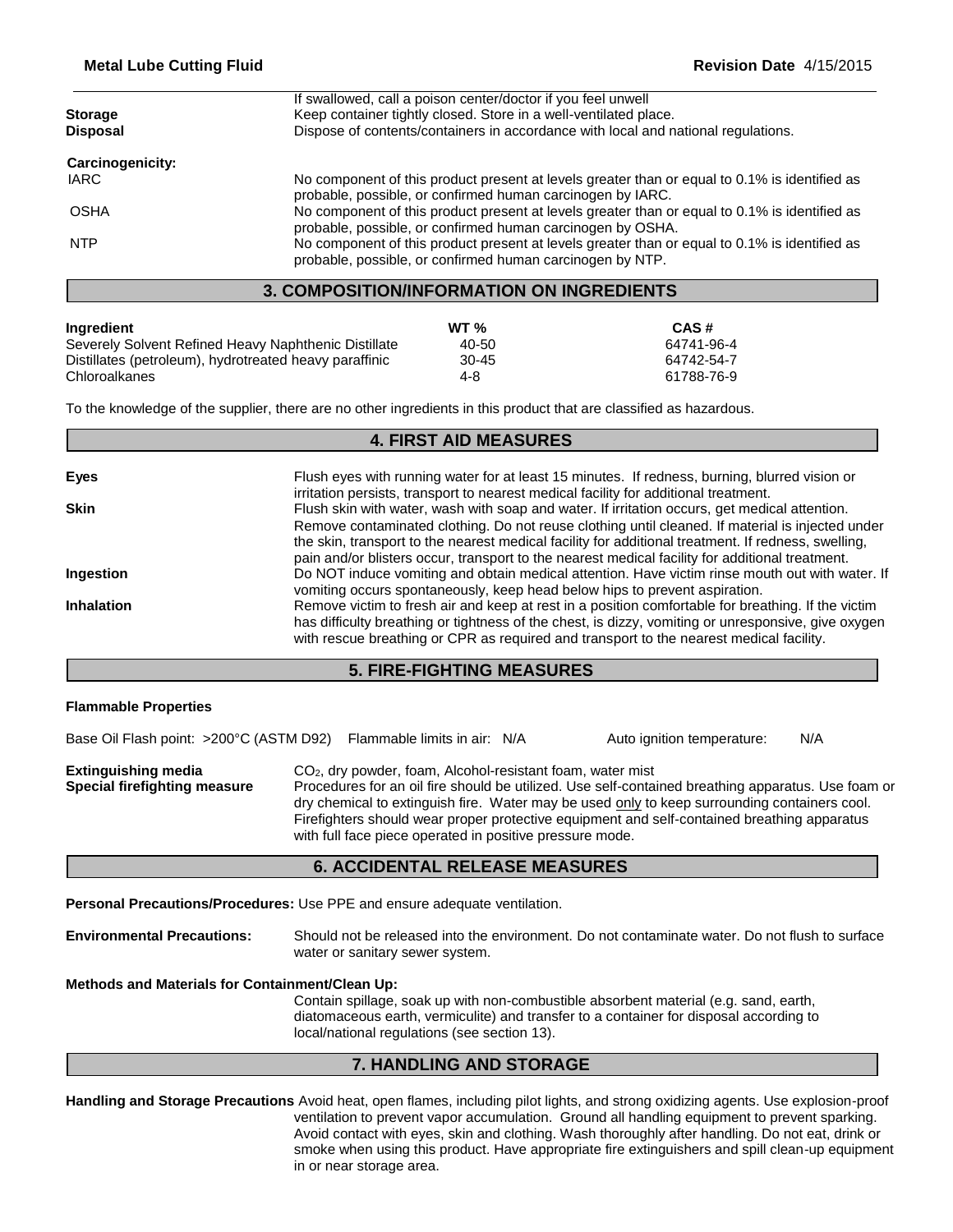| 8. EXPOSURE CONTROLS/PERSONAL PROTECTION                                                                                                                                                                                                                                                                                                                                                                                                                                                                                                                                                                                                                                                                                                                                                                                                                    |                                                                                                                             |                                                                                                                                                                                                                                                                                                                                                                                                                                                                                                                                                                                                                                                                                                 |                                   |                                                                                                            |                                        |
|-------------------------------------------------------------------------------------------------------------------------------------------------------------------------------------------------------------------------------------------------------------------------------------------------------------------------------------------------------------------------------------------------------------------------------------------------------------------------------------------------------------------------------------------------------------------------------------------------------------------------------------------------------------------------------------------------------------------------------------------------------------------------------------------------------------------------------------------------------------|-----------------------------------------------------------------------------------------------------------------------------|-------------------------------------------------------------------------------------------------------------------------------------------------------------------------------------------------------------------------------------------------------------------------------------------------------------------------------------------------------------------------------------------------------------------------------------------------------------------------------------------------------------------------------------------------------------------------------------------------------------------------------------------------------------------------------------------------|-----------------------------------|------------------------------------------------------------------------------------------------------------|----------------------------------------|
| <b>Engineering Controls</b><br><b>Respiratory Protection</b><br><b>Skin Protection</b>                                                                                                                                                                                                                                                                                                                                                                                                                                                                                                                                                                                                                                                                                                                                                                      |                                                                                                                             | Use adequate ventilation to keep vapors and mists of this material below applicable standards.<br>Recommended work place control parameters - based on mineral oil ACGIH TWA 5 mg/m <sup>3</sup> .<br>If engineering controls do not maintain airborne concentrations to a level which is adequate to<br>protect worker health, an approved respirator must be worn. Respirator selection, use and<br>maintenance should be in accordance with the requirements of the OSHA Respiratory Protection<br>Standard, 29 CFR 1910.134.<br>Use protective clothing that is chemically resistant to this product. Acceptable materials for<br>gloves and aprons are: neoprene, nitrile rubber or viton. |                                   |                                                                                                            |                                        |
| <b>Eye Protection</b>                                                                                                                                                                                                                                                                                                                                                                                                                                                                                                                                                                                                                                                                                                                                                                                                                                       |                                                                                                                             | Use safety glasses or goggles. Have suitable eye wash water available.                                                                                                                                                                                                                                                                                                                                                                                                                                                                                                                                                                                                                          |                                   |                                                                                                            |                                        |
|                                                                                                                                                                                                                                                                                                                                                                                                                                                                                                                                                                                                                                                                                                                                                                                                                                                             |                                                                                                                             | 9. PHYSICAL AND CHEMICAL PROPERTIES                                                                                                                                                                                                                                                                                                                                                                                                                                                                                                                                                                                                                                                             |                                   |                                                                                                            |                                        |
| Color:<br>Appearance:<br>Odor:<br><b>Boiling Point:</b>                                                                                                                                                                                                                                                                                                                                                                                                                                                                                                                                                                                                                                                                                                                                                                                                     | Amber<br>Liquid<br>Characteristic<br>N/A                                                                                    | Vapor Pressure:<br>% Volatile by Volume:<br>Vapor Density (air = 1):<br><b>Reactivity in Water:</b>                                                                                                                                                                                                                                                                                                                                                                                                                                                                                                                                                                                             | N/A<br>N/A<br>N/A<br>Non-reactive | <b>Solubility in Water:</b><br><b>Evaporation Rate</b><br>(Butyl Acetate = 1):<br><b>Specific Gravity:</b> | Insoluble<br>N/A<br>< 1<br>$0.8 - 0.9$ |
| <b>10. STABILITY AND REACTIVITY</b>                                                                                                                                                                                                                                                                                                                                                                                                                                                                                                                                                                                                                                                                                                                                                                                                                         |                                                                                                                             |                                                                                                                                                                                                                                                                                                                                                                                                                                                                                                                                                                                                                                                                                                 |                                   |                                                                                                            |                                        |
| <b>Stability</b><br><b>Conditions to avoid</b><br>Incompatibility<br><b>Decomposition Products</b><br><b>Hazardous Polymerization</b>                                                                                                                                                                                                                                                                                                                                                                                                                                                                                                                                                                                                                                                                                                                       | Stable<br>Sources of ignition.<br>Strong oxidizing or reducing agents.<br>Oxides of Carbon and Hydrogen.<br>Will not occur. |                                                                                                                                                                                                                                                                                                                                                                                                                                                                                                                                                                                                                                                                                                 |                                   |                                                                                                            |                                        |
| <b>11. TOXICOLOGICAL INFORMATION</b>                                                                                                                                                                                                                                                                                                                                                                                                                                                                                                                                                                                                                                                                                                                                                                                                                        |                                                                                                                             |                                                                                                                                                                                                                                                                                                                                                                                                                                                                                                                                                                                                                                                                                                 |                                   |                                                                                                            |                                        |
| <b>Likely Routes of Exposure</b>                                                                                                                                                                                                                                                                                                                                                                                                                                                                                                                                                                                                                                                                                                                                                                                                                            |                                                                                                                             | Inhalation, skin, eyes and ingestion.                                                                                                                                                                                                                                                                                                                                                                                                                                                                                                                                                                                                                                                           |                                   |                                                                                                            |                                        |
| <b>Potential Health Effects</b><br><b>Eye Effects</b><br>Can cause irritation, redness, burns, and tissue destruction.<br><b>Skin Effects</b><br>Can cause inflammation, and significant irritation.<br><b>Oral Effects</b><br>Gastrointestinal tract irritation, nausea, and vomiting if swallowed.<br><b>Inhalation Effects</b><br>May cause respiratory tract irritation.<br>No data available to indicate product or components present in mixture are chronic health<br><b>Chronic Health Effects</b><br>hazards.<br>Negative<br><b>Mutagenicity</b><br><b>Reproductive Effects</b><br>Not Determined<br><b>Teratogenicity</b><br>Not Determined<br><b>Sensitization</b><br>See Section 2<br>ATE oral is $> 2,000$ mg/kg<br><b>Toxicological Data</b><br>ATE dermal is > 4,000 mg/kg<br>ATE inhalation (mist/aerosol) is estimated at 2.17 mg/L/4 hour |                                                                                                                             |                                                                                                                                                                                                                                                                                                                                                                                                                                                                                                                                                                                                                                                                                                 |                                   |                                                                                                            |                                        |
|                                                                                                                                                                                                                                                                                                                                                                                                                                                                                                                                                                                                                                                                                                                                                                                                                                                             |                                                                                                                             | <b>12. ECOLOGICAL INFORMATION</b>                                                                                                                                                                                                                                                                                                                                                                                                                                                                                                                                                                                                                                                               |                                   |                                                                                                            |                                        |

Not classified due to inadequate data available on this mixture. Highly recommend avoidance of release to environment.

## **13. DISPOSAL CONSIDERATIONS**

Avoid release to the environment. Dispose in a safe manner in accordance with national, state and local regulations. Not a RCRA hazardous waste if uncontaminated. If "used" RCRA criteria must be determined. Dispose of container by recycling or if permitted incineration.

## **14. TRANSPORT INFORMATION**

**Shipping Class** 65 **Dot Identification Number** N/A **Dot Shipping Label** Not regulated by DOT. **TDG Classification** Not controlled under TDG (Canada).

**Proper Shipping Name** PETROLEUM OIL; NOT REGULATED AS A HAZARDOUS MATERIAL FOR TRANSPORTATION UNDER 49 CFR.